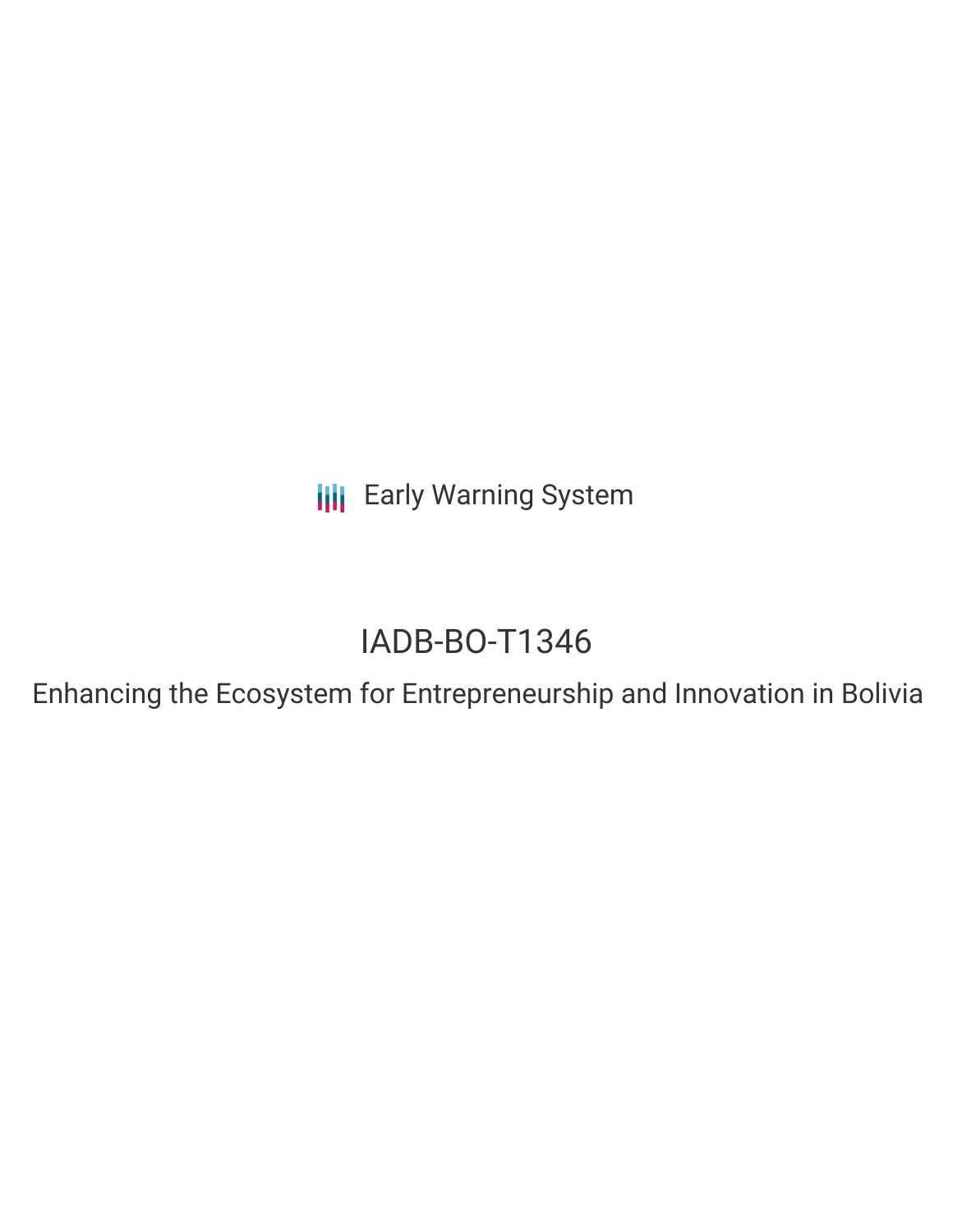

## **Quick Facts**

| <b>Countries</b>               | Bolivia                                |
|--------------------------------|----------------------------------------|
| <b>Financial Institutions</b>  | Inter-American Development Bank (IADB) |
| <b>Status</b>                  | Approved                               |
| <b>Bank Risk Rating</b>        | C                                      |
| <b>Voting Date</b>             | 2019-07-11                             |
| <b>Borrower</b>                | Government of Bolivia                  |
| <b>Sectors</b>                 | Industry and Trade                     |
| <b>Investment Type(s)</b>      | Fund                                   |
| <b>Investment Amount (USD)</b> | $$1.50$ million                        |
| <b>Project Cost (USD)</b>      | \$2.25 million                         |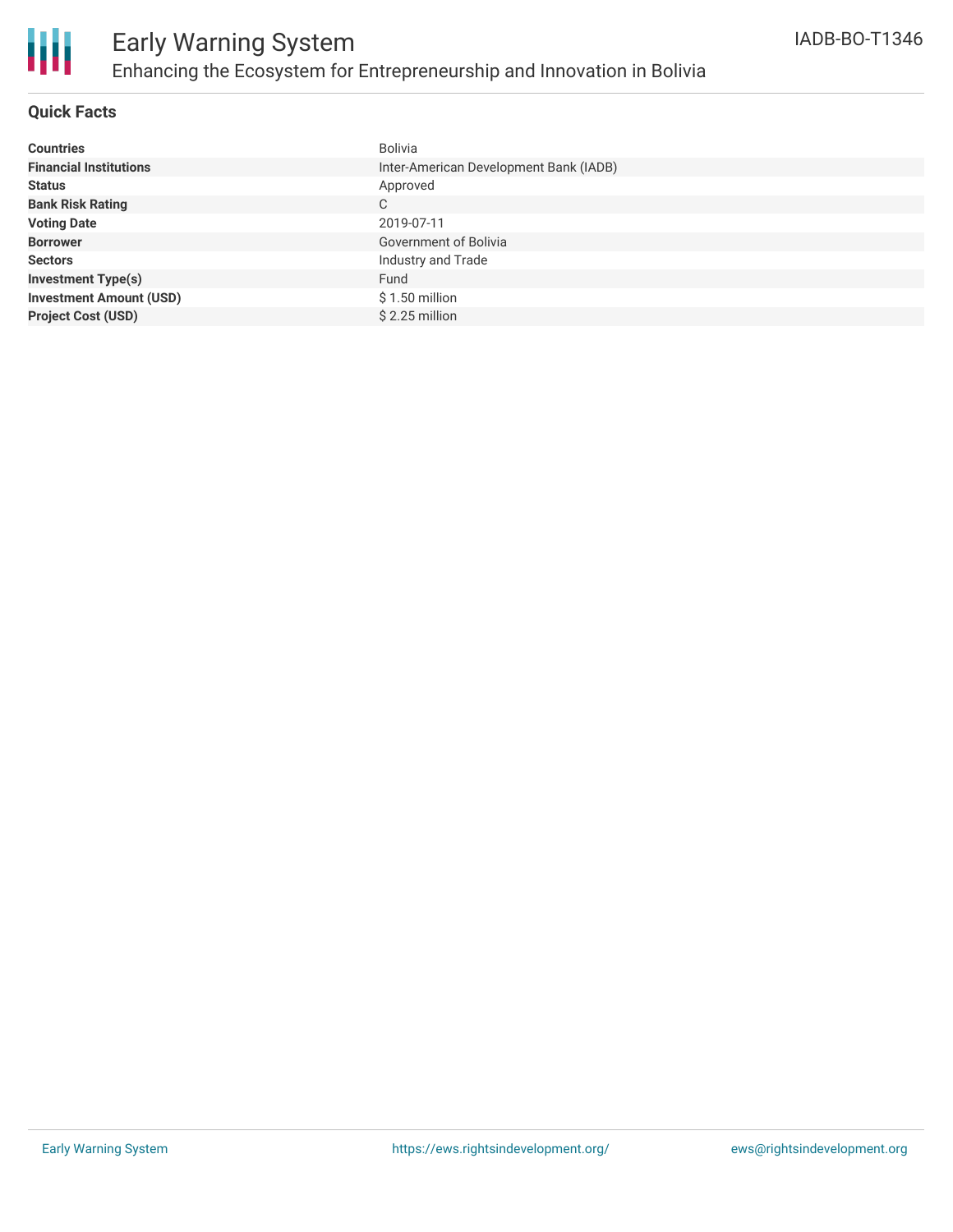

## **Project Description**

The project seeks to accompany the first steps in the construction of an ecosystem of entrepreneurship and innovation in the country: from an incipient ecosystem to a dynamic ecosystem, with a greater connection between actors. From an economy based on traditional industry and raw materials, to a knowledge economy, with innovative undertakings that incorporate technology, and with industries that incorporate innovation. From an investment approach in traditional businesses, to investing in more innovative businesses with high growth potential.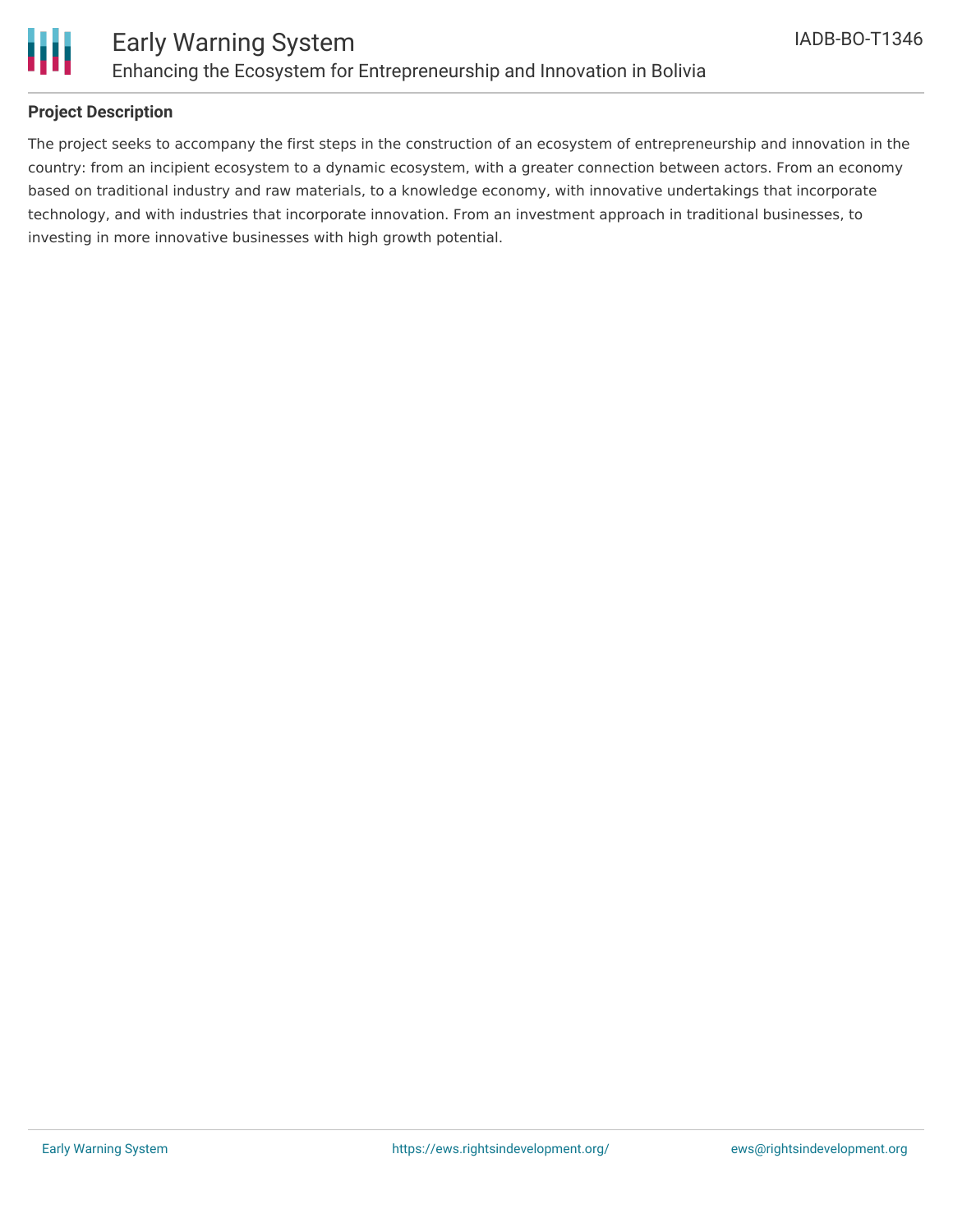

# Early Warning System Enhancing the Ecosystem for Entrepreneurship and Innovation in Bolivia

### **Investment Description**

• Inter-American Development Bank (IADB)

Multilateral Investment Fund II (MIF)